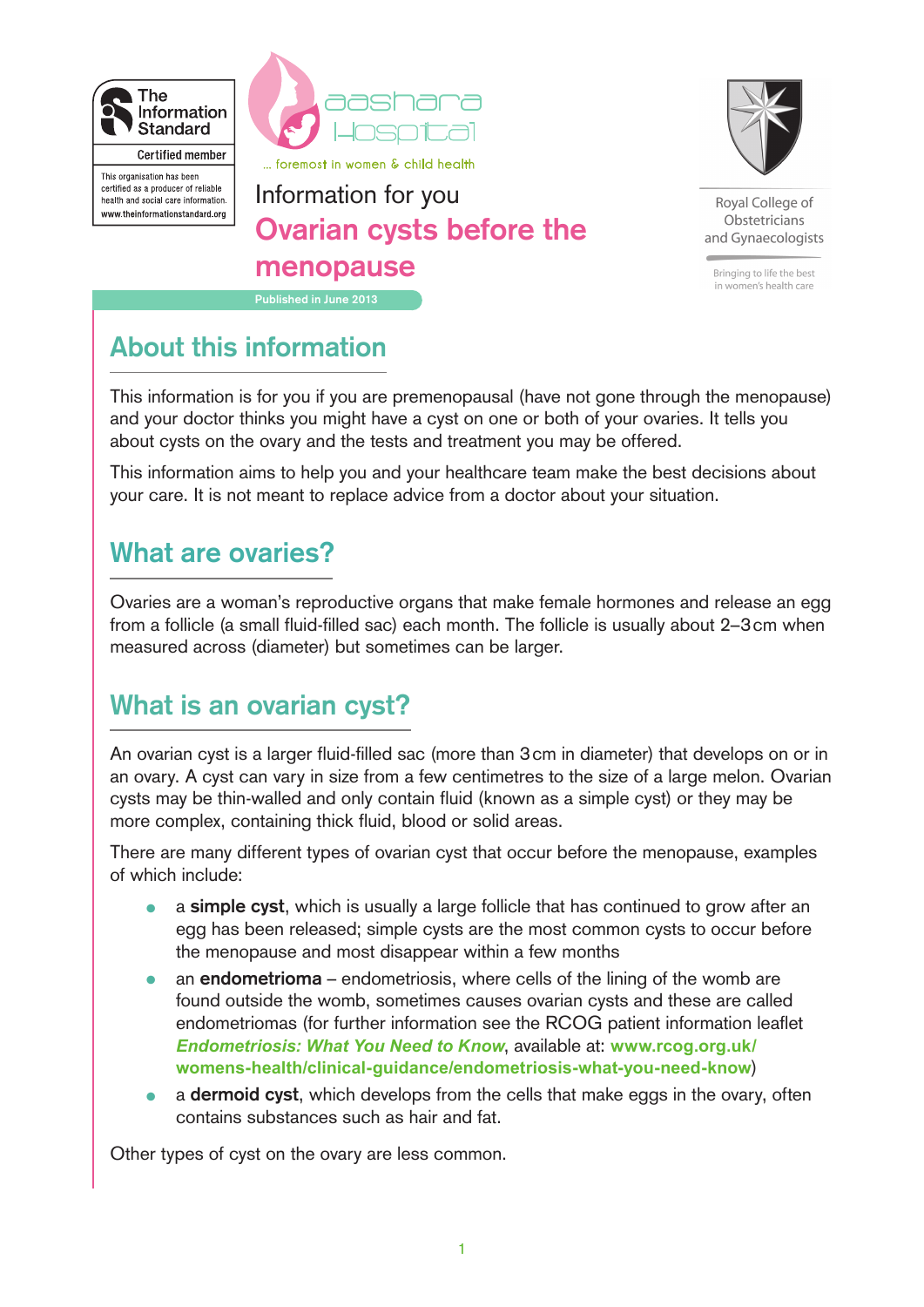

Almost all ovarian cysts that occur before the menopause are benign. Cancer of the ovary before the menopause is rare.

#### **How common are ovarian cysts?**

Ovarian cysts are common. Most women will be unaware that they have a cyst as they often cause no symptoms and disappear spontaneously with time. However, up to 1 in 10 women may need surgery for an ovarian cyst at some point in their lives.

## **What symptoms might I have?**

Most cysts are diagnosed by chance, for example during a routine examination, or if you have an ultrasound scan for another reason. Therefore you may have no symptoms at all.

However, you may experience one or more of the following:

- lower abdominal pain or pelvic pain
- painful periods, or a change in the pattern of your periods
- pain during sex
- pain related to your bowels
- a feeling that you want to pass urine urgently and more frequently
- a change in appetite or feeling full quickly
- a distended (swollen) abdomen
- difficulty in becoming pregnant which may be linked to endometriosis.

#### **What happens if my doctor thinks I might have an ovarian cyst?**

You will normally be asked questions about your general health, your periods, whether you have any pain in your lower abdomen, your sex life and any contraception that you may be using. You may also be asked if there is a family history of ovarian or breast cancer.

You will usually have an examination of your abdomen as well as an internal (vaginal) examination.

You should be offered an ultrasound scan to look at your ovaries. This is likely to include an abdominal scan and one through your vagina. In the majority of cases, the ultrasound scan will be normal and a cyst on the ovary will not be a cause of your symptoms.

If you do appear to have a cyst, the sonographer will check whether it is in your ovary. One in 10 suspected ovarian cysts actually involve other nearby structures, such as the fallopian tube or bowel. The scan will check the size and appearance of the cyst and look at your other ovary.

If your scan suggests that you have a complex cyst, you might be offered blood tests, which can help to determine what type of cyst it is. You do not need blood tests if a simple cyst is diagnosed.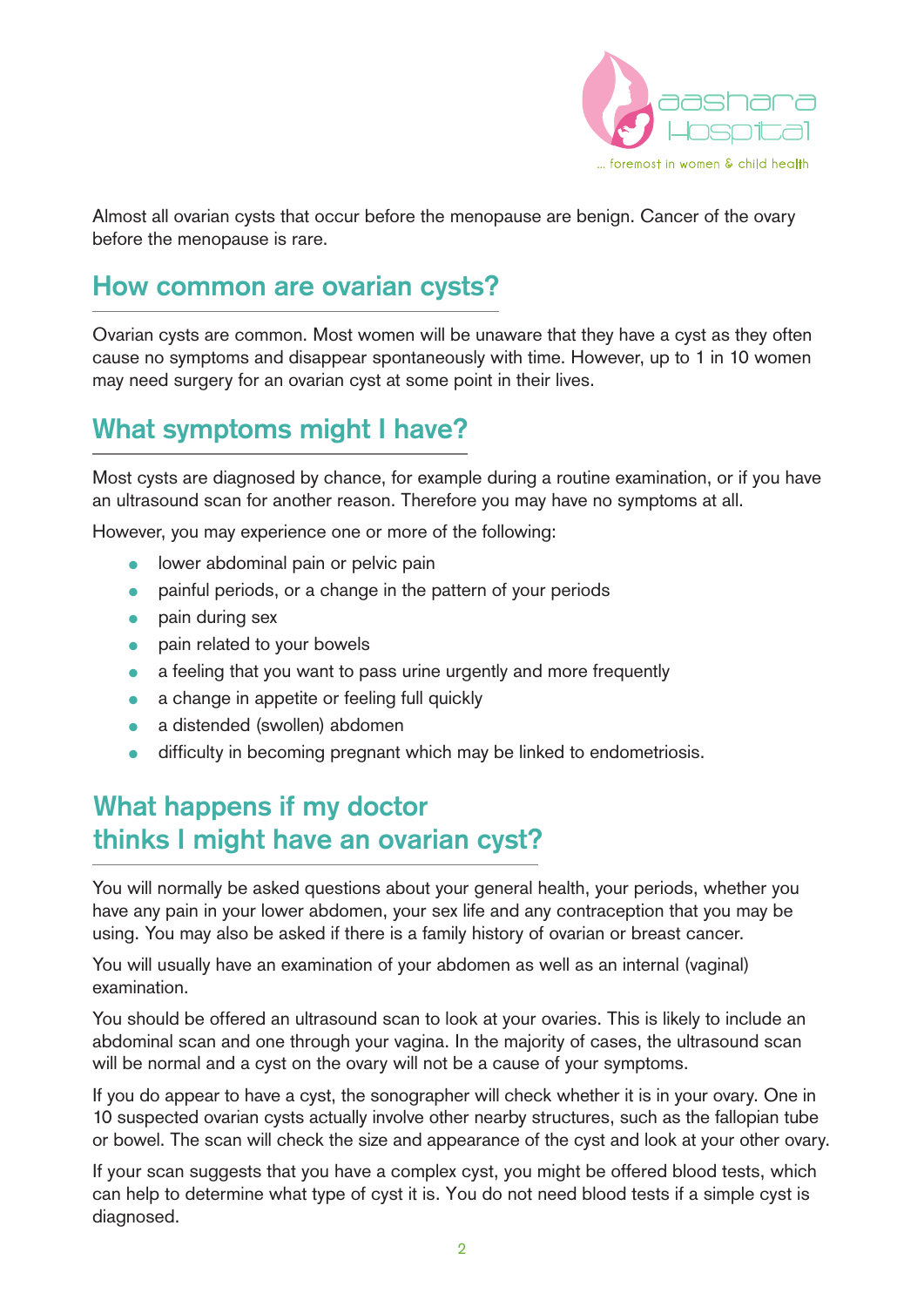

## **What happens next?**

If your scan is reassuring and you have no symptoms, you may not need any treatment.

If you have symptoms or if the ultrasound has shown a large or a complex cyst, you are likely to be referred to the hospital. In the unlikely event that the tests suggest the possibility of cancer, you will be referred to a gynaecological cancer specialist for further investigation.

## **What treatments might I be offered?**

Treatment options include 'watching and waiting' or an operation to remove the cyst if it is getting bigger or is complex. Your choice depends on your symptoms, the appearance and the size, and the results of any blood tests. You should be given information about the choices in your individual situation, including information about the risks and benefits of each option.

## **I have a simple cyst on my ovary that causes no pain – what are my options?**

- **A simple cyst that measures less than 5cm in diameter** Normally, treatment is not necessary. These cysts usually disappear on their own after a few months. You are unlikely to need a follow-up appointment.
- **A simple cyst that measures 5–7cm in diameter** You should be offered follow-up, usually an ultrasound scan a year later.
- **A simple cyst that measures more than 7cm in diameter** You may be offered further tests, such as magnetic resonance imaging (MRI) and/or surgery.

## **I have been advised to have surgery to remove the cyst – what type of operation will it be?**

You will usually be offered laparoscopic (keyhole) surgery, which is less painful afterwards than a laparotomy (open surgery) and usually means that you can leave hospital earlier and will recover more quickly.

A laparotomy (open operation) may be recommended if the cyst is very large or, rarely, if there is a suspicion of cancer. Your gynaecologist should discuss these procedures with you, explaining the benefits and risks, and advise you which procedure is best for your situation.

### **Will my ovaries be removed if I have an operation?**

Your ovaries are unlikely to be removed. The ovaries produce important hormones before the menopause and therefore in most cases only the cyst is removed.

However, there are some circumstances where the ovary may need to be removed, for example if the cyst is very large or has completely replaced the entire ovary. The ovary may